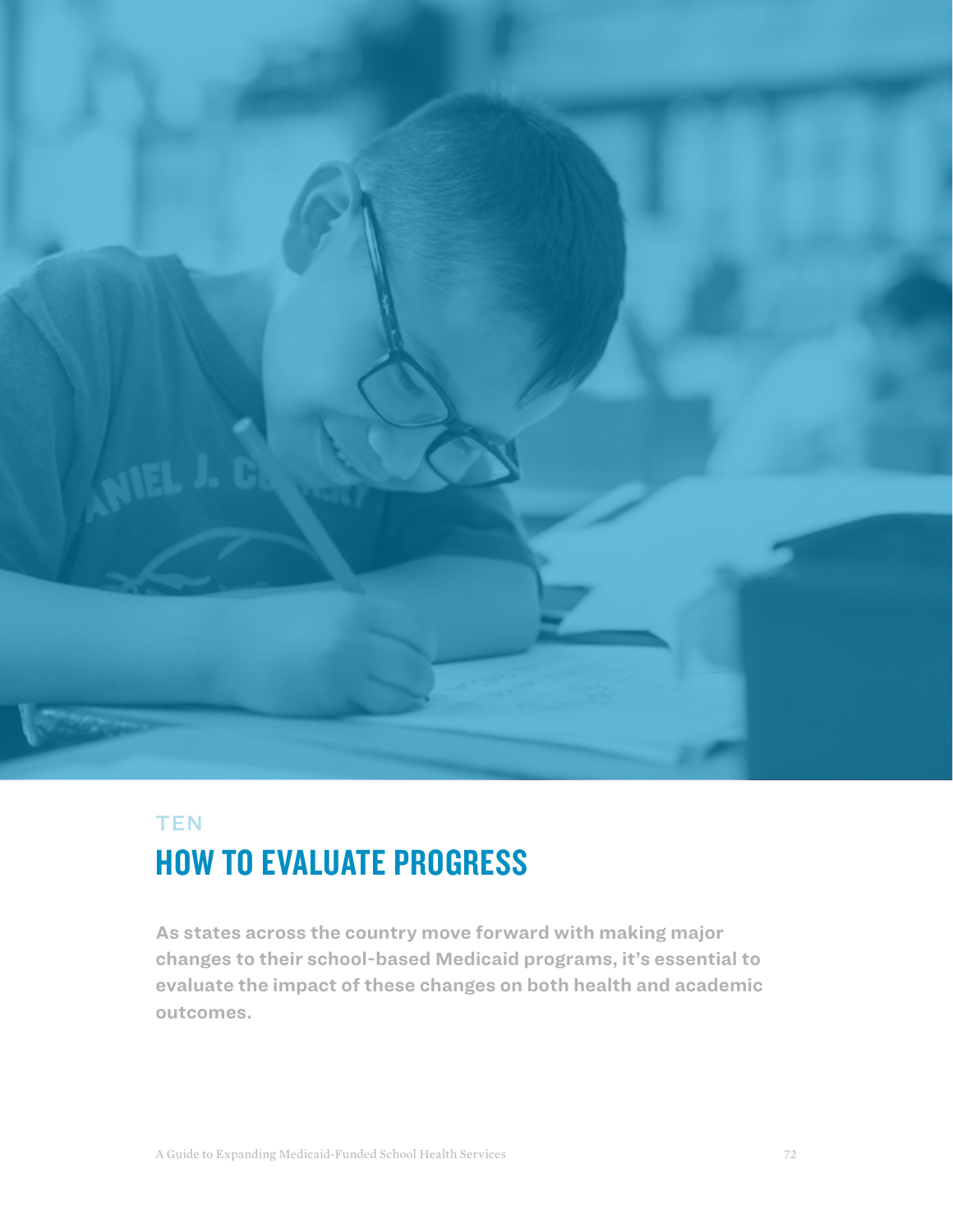Evaluating school-based Medicaid programs is key to ensuring program sustainability and informing program development and delivery. More states are considering or are already in the process of expanding their school Medicaid programs to support innovative models for delivering school-based health services. Working with your team to develop assessment frameworks—including program objectives, outcome measures, evaluation questions and methods, and a timeline for measuring impact—can help you track and communicate the success of your work to state leaders and advocates.

#### **1. Establish program objectives and action items.**

The objectives of your efforts to expand access to school health services will serve as the foundation for evaluation. What are the changes you want to make to your school Medicaid program? What impact do you hope those changes will have?

| <b>Objective</b>                                                                                       | <b>Action</b>                                                                                                                                                                                                                                                                             | <b>Sample Measures</b>                                                                                                                                                                      |
|--------------------------------------------------------------------------------------------------------|-------------------------------------------------------------------------------------------------------------------------------------------------------------------------------------------------------------------------------------------------------------------------------------------|---------------------------------------------------------------------------------------------------------------------------------------------------------------------------------------------|
| <b>Expand access to school</b><br>mental health services<br>to address student<br>mental health needs. | · Submit and obtain<br>approval for a state<br>Medicaid plan<br>amendment to<br>implement the CMS<br>"free care" policy<br>reversal.<br>· Ensure school mental<br>health providers<br>(school psychologists,<br>social workers,<br>counselors) can<br>bill Medicaid for<br>reimbursement. | · Number of mental<br>health visits<br>· Percentage of<br>students with mental<br>health diagnoses<br>that accessed mental<br>health services<br>· Depression, anxiety<br>and suicide rates |
| Improve care<br>coordination between<br>healthcare providers<br>and school districts.                  | · Establish MOUs<br>between managed<br>care organizations and<br>school districts.<br>· Release state guidance<br>on HIPAA and FERPA<br>and data sharing.                                                                                                                                 | · Percentage of<br>students with a care<br>coordinator<br>$\cdot$ Percentage of<br>students connected to<br>appropriate follow-up<br>care                                                   |

Here are some examples of objectives and related action steps: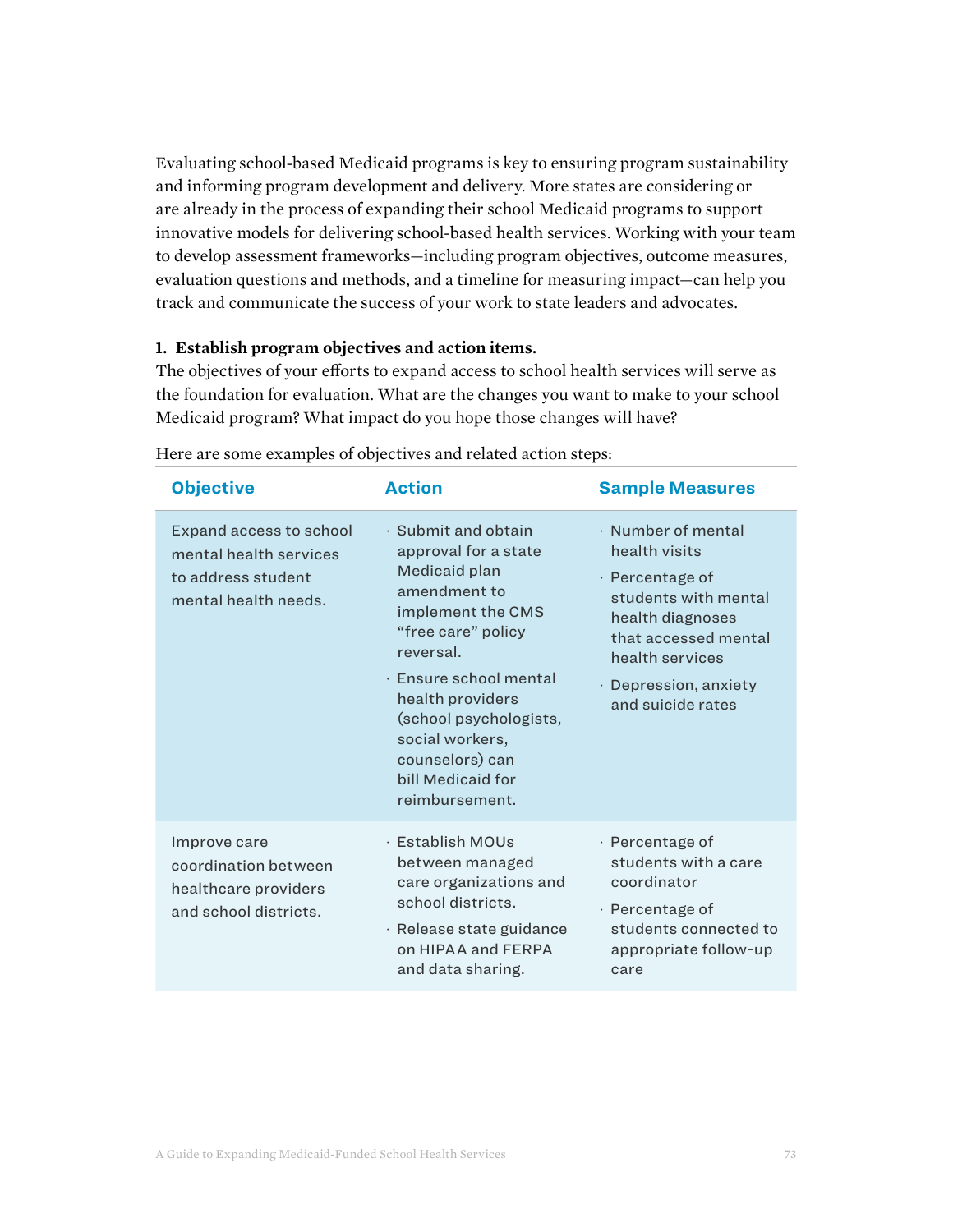| <b>Objective</b>                                                                     | <b>Action</b>                                                                                                                                                                                                                                                                                                              | <b>Sample Measures</b>                                                     |
|--------------------------------------------------------------------------------------|----------------------------------------------------------------------------------------------------------------------------------------------------------------------------------------------------------------------------------------------------------------------------------------------------------------------------|----------------------------------------------------------------------------|
| Increase Medicaid<br>revenue generated<br>by the state's school<br>Medicaid program. | $\cdot$ Submit and obtain<br>approval for a state<br>Medicaid plan<br>amendment to<br>implement the CMS<br>"free care" policy<br>reversal.<br>$\cdot$ Update guidance<br>on billing and<br>reimbursement.<br>$\cdot$ Develop and<br>implement training<br>on school-based<br>billing, including<br>administrative billing. | · Total Medicaid<br>revenue generated by<br>the school Medicaid<br>program |
|                                                                                      |                                                                                                                                                                                                                                                                                                                            |                                                                            |

#### **2. Develop policy and program evaluation questions.**

Changes in state policies and programs related to health and education can be used to demonstrate the success of your efforts—and asking the right questions can help you to identify new opportunities as well as areas of progress. While questions should be based on your specific objectives, here are some questions to consider:

- · Did the state submit a state plan amendment (SPA) to: implement the CMS "free care" policy reversal; expand the list of Medicaid-eligible school health providers; or expand the list of Medicaid-eligible services?
- · Did the state issue new or revised guidance—such as a school-based reimbursement guide, telehealth guidance, or data-sharing guidance—to support states in expanding access to school health services through Medicaid?
- · Was there a change in revenue generated from the school Medicaid program?
- · How is the revenue generated by the school Medicaid program being used?
- · Did the state establish a formal committee or charge an existing department or agency with advancing this work?
- · Did the state leverage non-Medicaid funding, such as federal grant funds or local education funding, to support this work?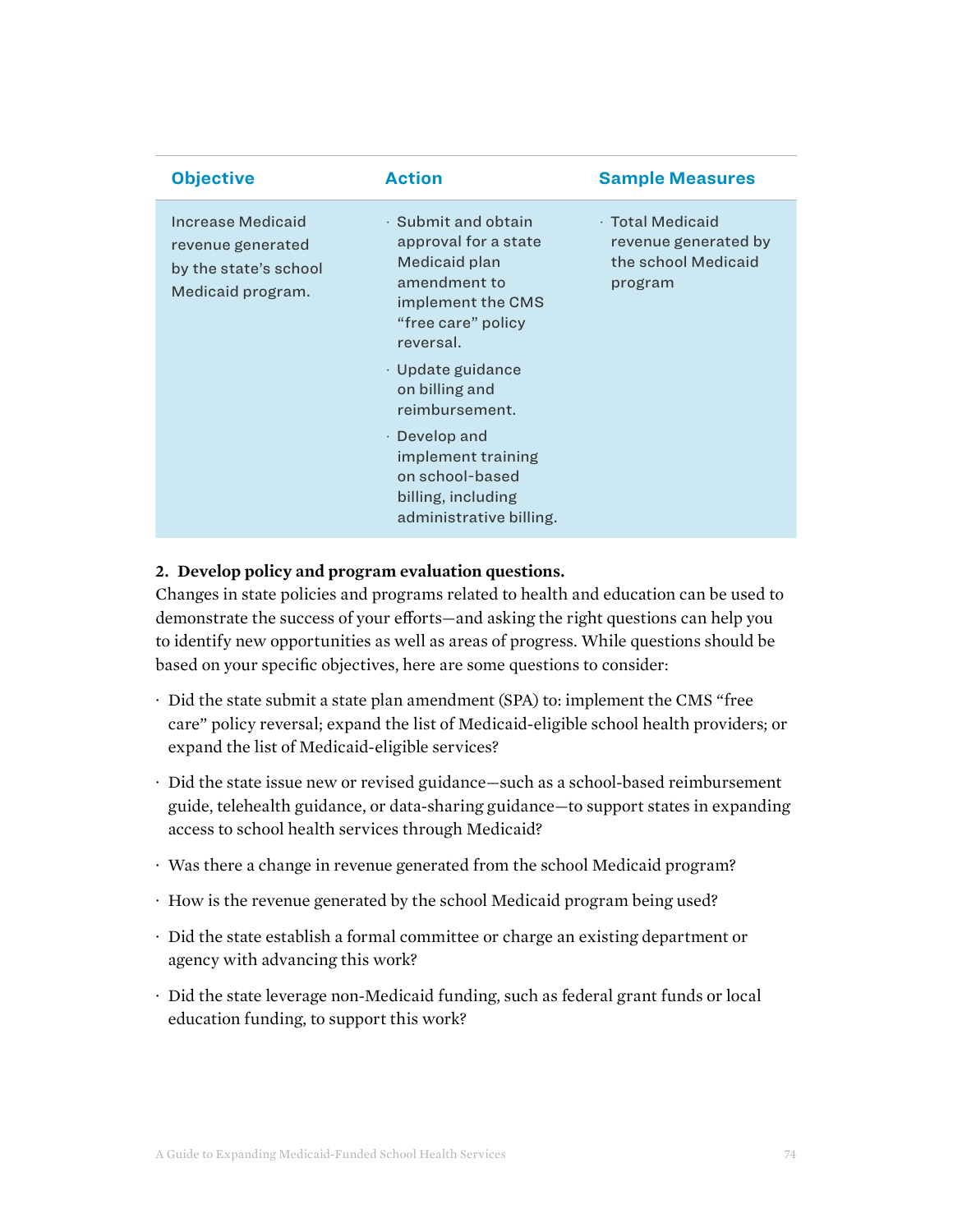#### **3. Identify the impact on key state health measures.**

Health and education accountability metrics may shift due to increased access to school health services. Some questions to track impact include:

- · Was there an impact on Medicaid accountability metrics? (Consider tracking the impact on measures from [Core Set of Children's Healthcare Quality Measures for](https://www.medicaid.gov/medicaid/quality-of-care/downloads/performance-measurement/2019-child-core-set.pdf)  [Medicaid and CHIP](https://www.medicaid.gov/medicaid/quality-of-care/downloads/performance-measurement/2019-child-core-set.pdf) relevant to school health.)
- · Was there an impact on education accountability metrics, such as chronic absenteeism?
- · Was there a change in revenue generated from the school Medicaid program?
- · How is the revenue generated by the school Medicaid program being used?
- · Was there a change in the number of school health providers (school nurses, psychologists, counselors, social workers, etc.) employed across the state?

#### **4. Identify the impact on school districts and schools.**

Increased access to school health services will affect school districts and schools. Some questions to track impact include:

- · What were the leading health conditions affecting students in the district prior to the change? Did the changes in policies and programs support addressing those health needs?
- · Was there a change in the school district's chronic absenteeism rate? Was there a change in math and/or reading scores?
- · Was there a change in revenue generated from the school Medicaid program?
- · How is the revenue generated by the school Medicaid program being used?
- · Was there a change in the number of school health providers (school nurses, psychologists, counselors, social workers, etc.) employed by the district?
- · Was there a change in the number of health services being delivered in the school district?

#### **5. Engage decision-makers and build cross-sector collaboration.**

Efforts to expand school-based Medicaid will involve key decision-makers and crosssector collaboration. Some questions to track engagement efforts include:

- · Who have you engaged in regular conversations with about this work?
- · Who on your team can move this work forward?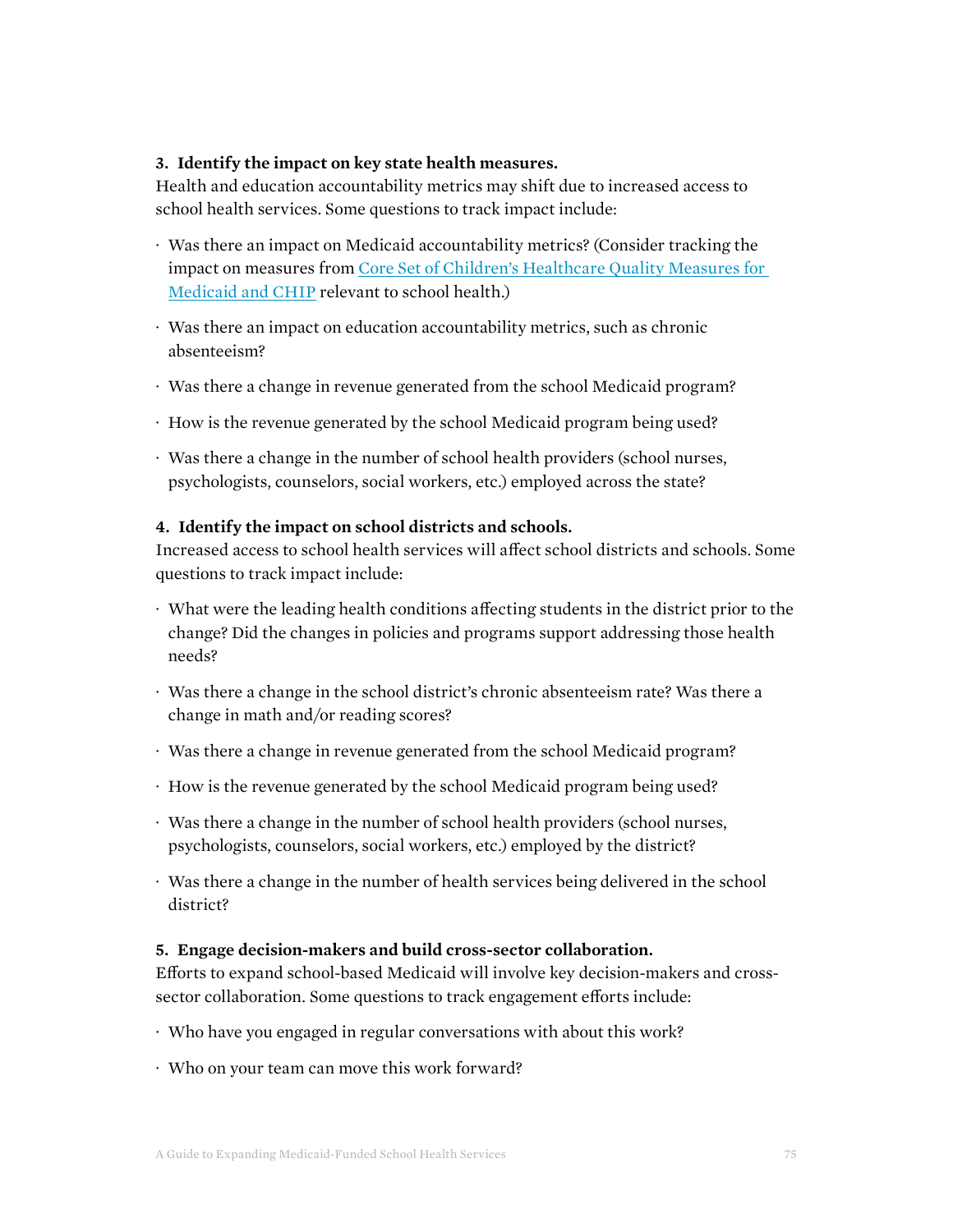- · Is there demonstrated support for this work from your state education agency or state Medicaid agency?
- · Have the leaders of this work agreed on the goals and a work plan for achieving them?
- · Has state leadership demonstrated a public commitment to this work (e.g., has anyone contacted school districts, conducted a media interview or discussed this as part of the state's strategic plan)?

#### **6. Identify potential data sources.**

Identifying and tracking data to answer these questions and move your work forward can be challenging. Not all of the necessary information is publicly accessible or presented in a way that allows you to monitor changes over time.

To start, consider who might have the data you need to better understand student health needs in your state. At the state level, this could be individuals in the state education agency or state Medicaid agency in charge of managing the school Medicaid program. It could also include staff in those agencies coordinating the state's special education programming or leading broader efforts to create safe and supportive school environments.

The state public health department can also play an important role in helping to identify data sources and facilitate connections to key contacts in other agencies. In addition, each state's school nurse consultant may have some of this information and/ or be able to facilitate connections to individuals who do. The [National Association of](http://www.schoolnurseconsultants.org/)  [State School Nurse Consultants](http://www.schoolnurseconsultants.org/) can direct you to the school nurse consultant in your state.

At the school district level, individuals with access to key information could include the district billing lead, special education coordinator or school nursing coordinator. District health provider partners, including school-based health centers, hospitals or local health departments, can also support the collection of data. For example, local nonprofit hospitals can share data from their community health needs assessments. Finally, managed care organizations serving the students in your district can provide helpful data.

While a great deal of information is available from public databases and reports and through building relationships with state and district employees and partners, it is also important to consider the submission of a Freedom of Information Act (FOIA) request, if needed.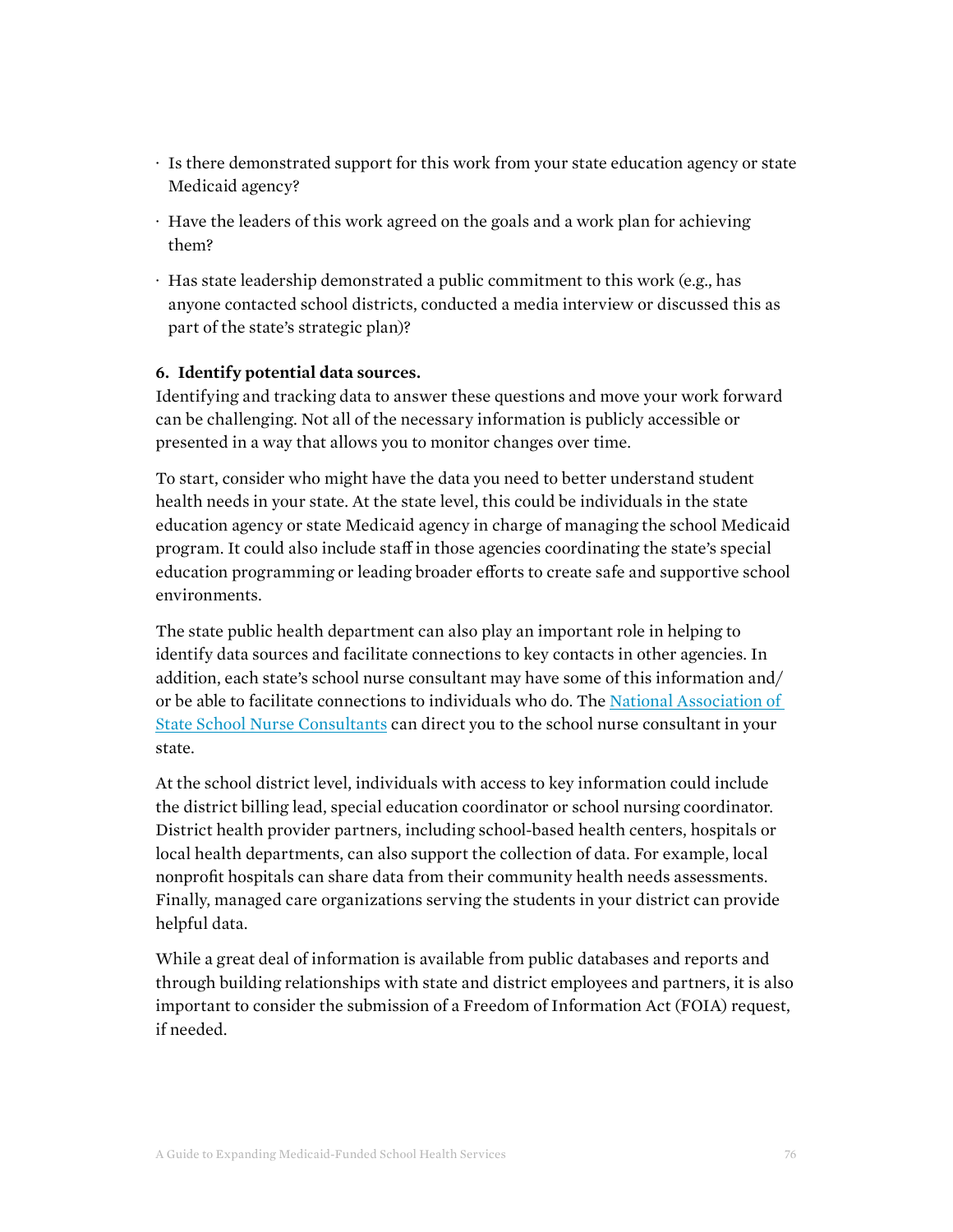#### **7. Establish a timeline.**

Establishing a timeline is important for gathering baseline data and ensuring regular data collection. It's also important for monitoring progress and evaluating the impact of your efforts.

To get an accurate and clear picture of the work you are leading, start the evaluation progress at the beginning of your initiative. If you've already begun, start now—even if you start late, you can still gather information that could prove useful to the initiative's success.